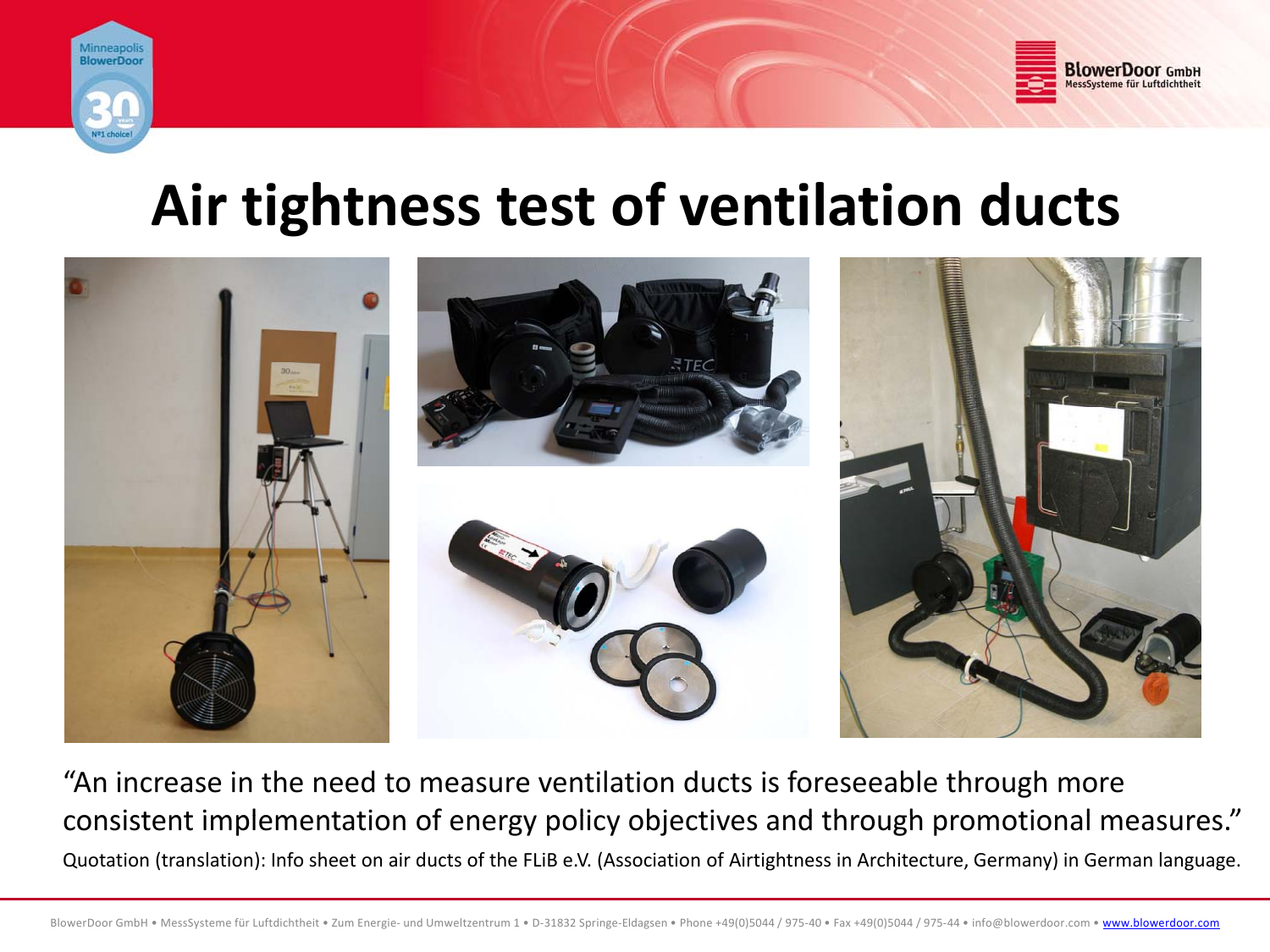

## **Definition**

A ventilation system is <sup>a</sup> fan‐supported system that automatically supplies indoor rooms with the required fresh air.

Since ventilation systems have become more than pure fresh air suppliers, however, and thus make the desired energy policy goals possible in the first place, more and more sophisticated systems with heat recovery and even systems that can make heating completely superfluous are being developed.

Last but not least, <sup>a</sup> ventilation system also serves to remove pollutants and prevent the formation of mould.

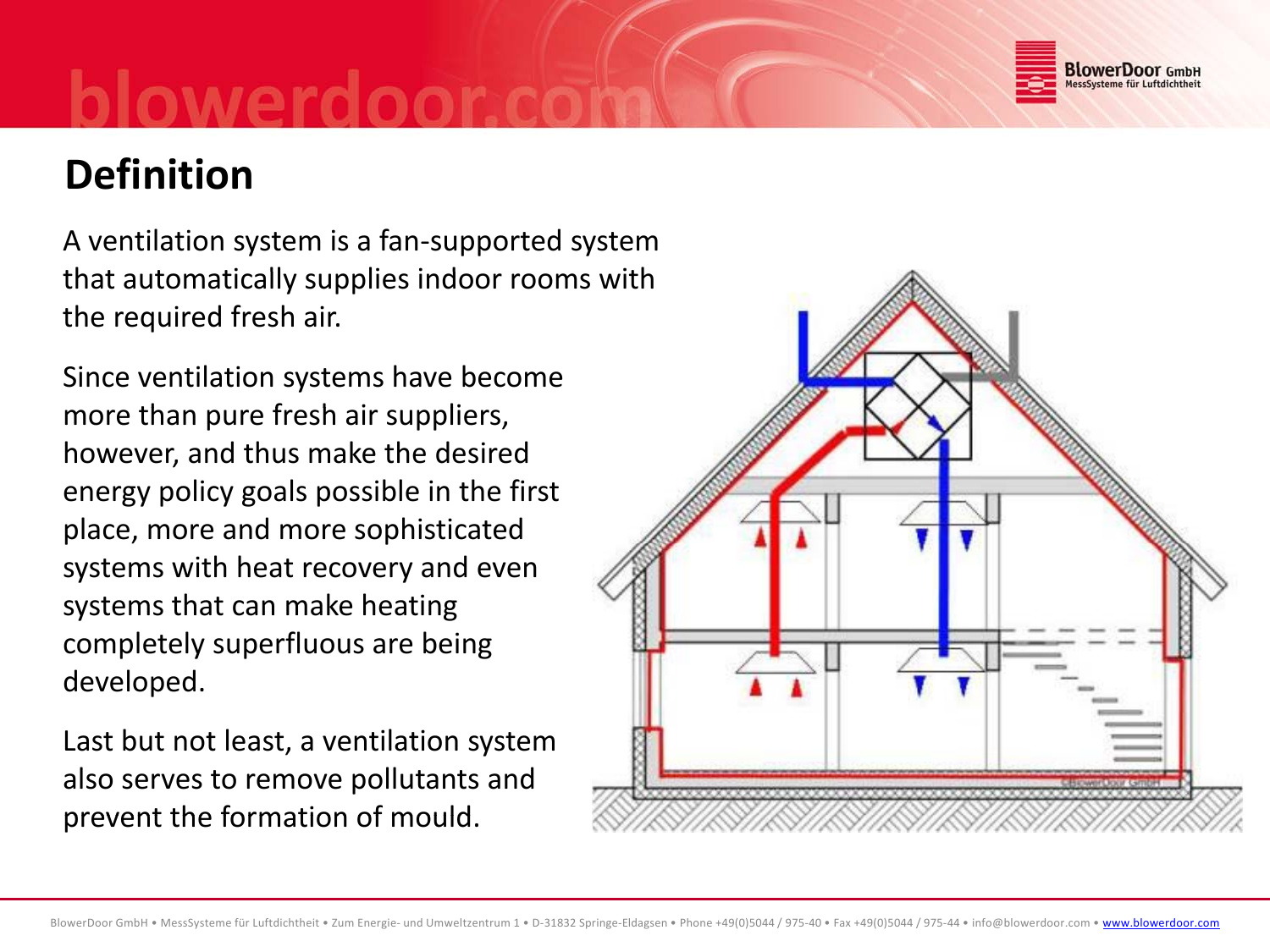

## **Task**

With all the advantages that <sup>a</sup> ventilation system can bring, there are many aspects to the design and construction of air duct systems that can make the efficient functioning of the ventilation system impossible.

Experienced measurement engineers sometimes smile when discussing which fans are to be used in the ventilation system about decimal places in the efficiency. This is all completely irrelevant if the air duct network is not planned and implemented sufficiently airtight.

Even a single unsealed screw hole with a **Influence** of screw holes diameter of only approx. 3 mm can result in a loss of up to 0.32 m<sup>3</sup> of air per hour when operating <sup>a</sup> ventilation system.

According to the standard, however, the permissible leakage area must not exceed 2% of the duct surface. Experience shows, that this leakage area is often more than  $\frac{10}{p}$  and  $\frac{100}{p}$  pressure of system [Pa] 15% in reality.



*Source: http://www.bosy‐online.de*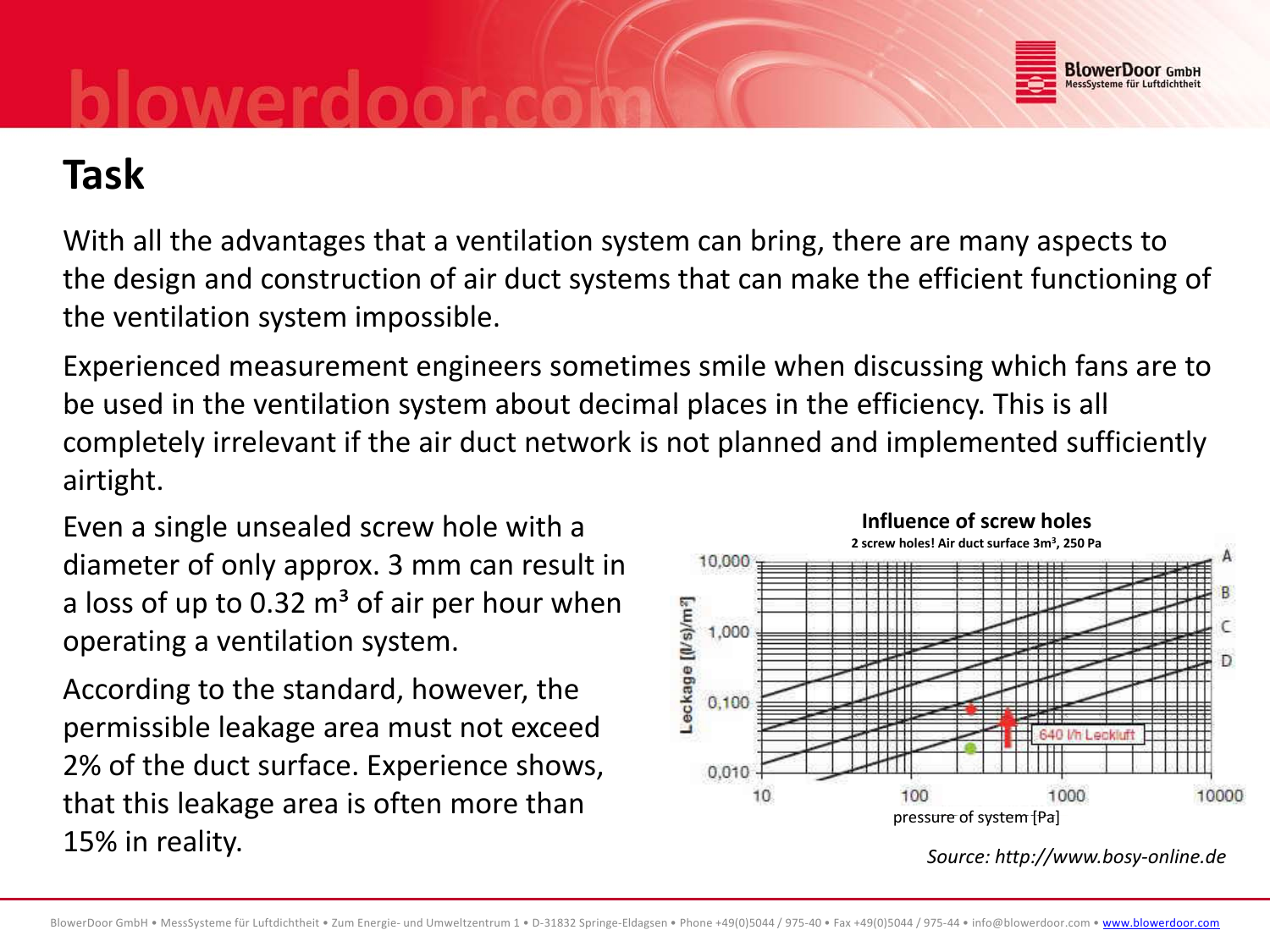

### **Possible consequences of leaking air ducts**

- $\triangleright$  Supply and exhaust air systems do not achieve the planned performance
- $\triangleright$  Particles and germs can enter the house via the leakages



 Odour nuisance from leaks

 $\triangleright$  Disturbing flow noises may occur



 $\triangleright$  In the event of fire, leaks can contribute to the spread of smoke



![](_page_3_Picture_11.jpeg)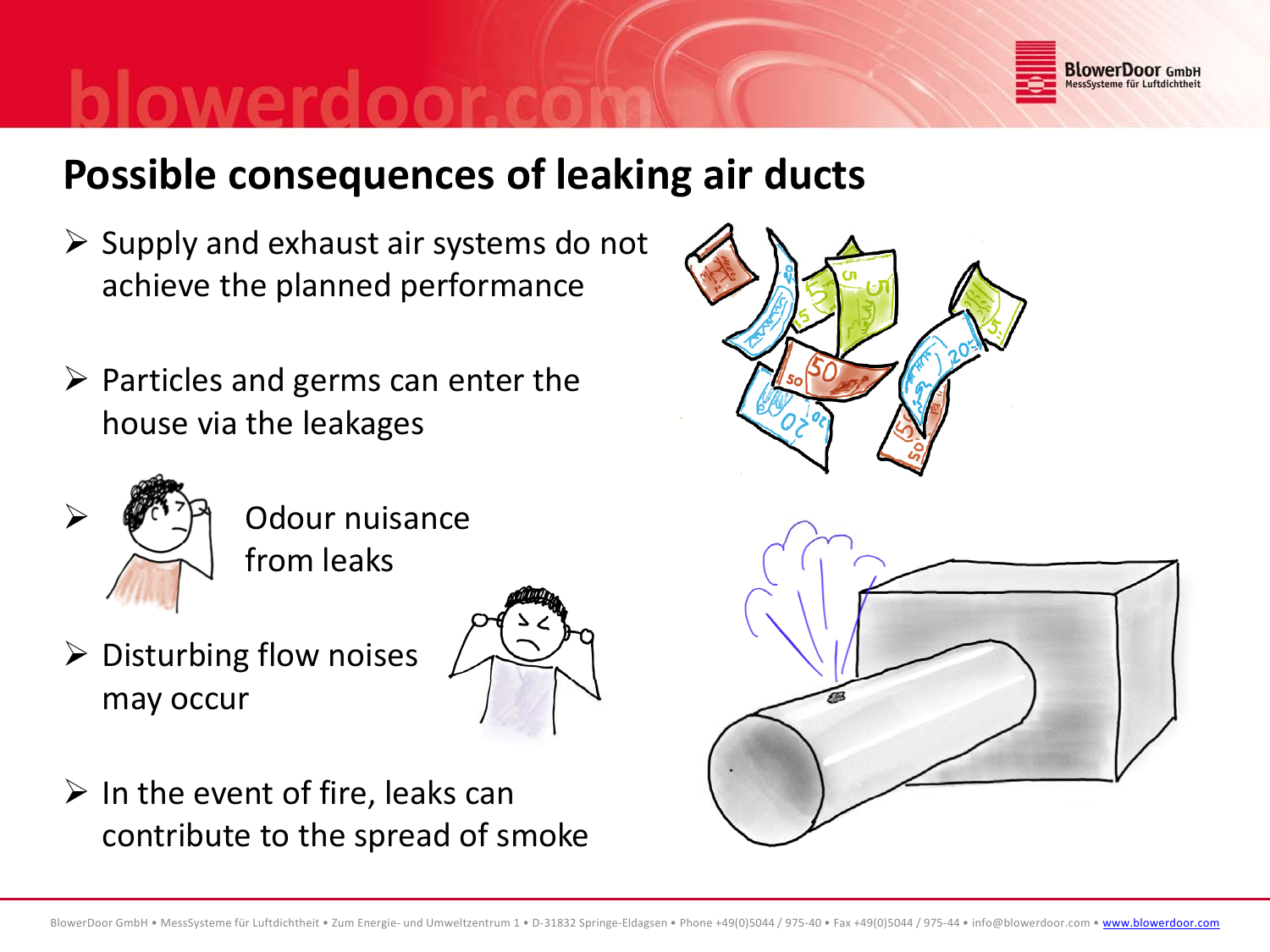![](_page_4_Picture_0.jpeg)

### **Quality assurance during the construction**

Analogous to the BlowerDoor test and as required by EN 12599, this leak test should be carried out section by section during the assembly work. Leaks can be detected immediately and usually repaired at low cost, as the ventilation duct system is still accessible. After completion of the building, existing leaks can usually only be found with very great effort and, if this is still possible at all, subsequently eliminated.

![](_page_4_Picture_3.jpeg)

![](_page_4_Picture_4.jpeg)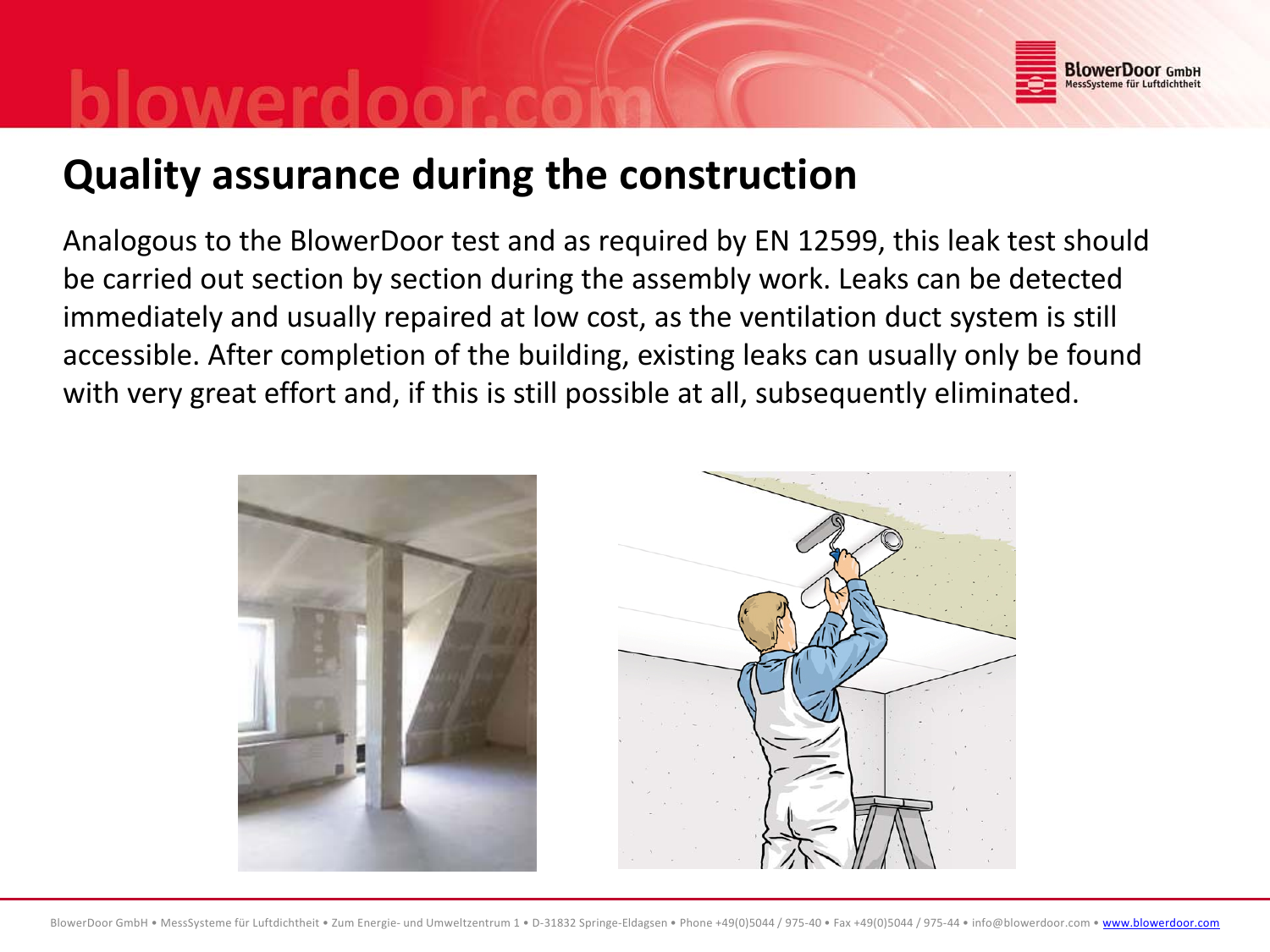![](_page_5_Picture_0.jpeg)

## **Testing according to EN 12599**

When testing the ventilation duct network, the air tightness is checked in accordance with the air tightness classes (A, B, C or D) required in EN 12599.

Ventilation systems are measured by the strand. The Micro Leakage Meter (MLM) is connected to <sup>a</sup> supply or exhaust air valve of the ventilation strand. All other valves as well as the air duct at the central control unit are sealed with ball bubbles.

With the BlowerDoor MiniFan (DuctBlasterB fan) a negative or positive pressure is generated; with the pressure gauge DG‐1000 the pressures

are measured at the MLM and the results are documented in the test report.

**If there should have been defects during the installation of the ventilation duct network, the air tightness test according to EN 12599 will not be passed!**

![](_page_5_Picture_8.jpeg)